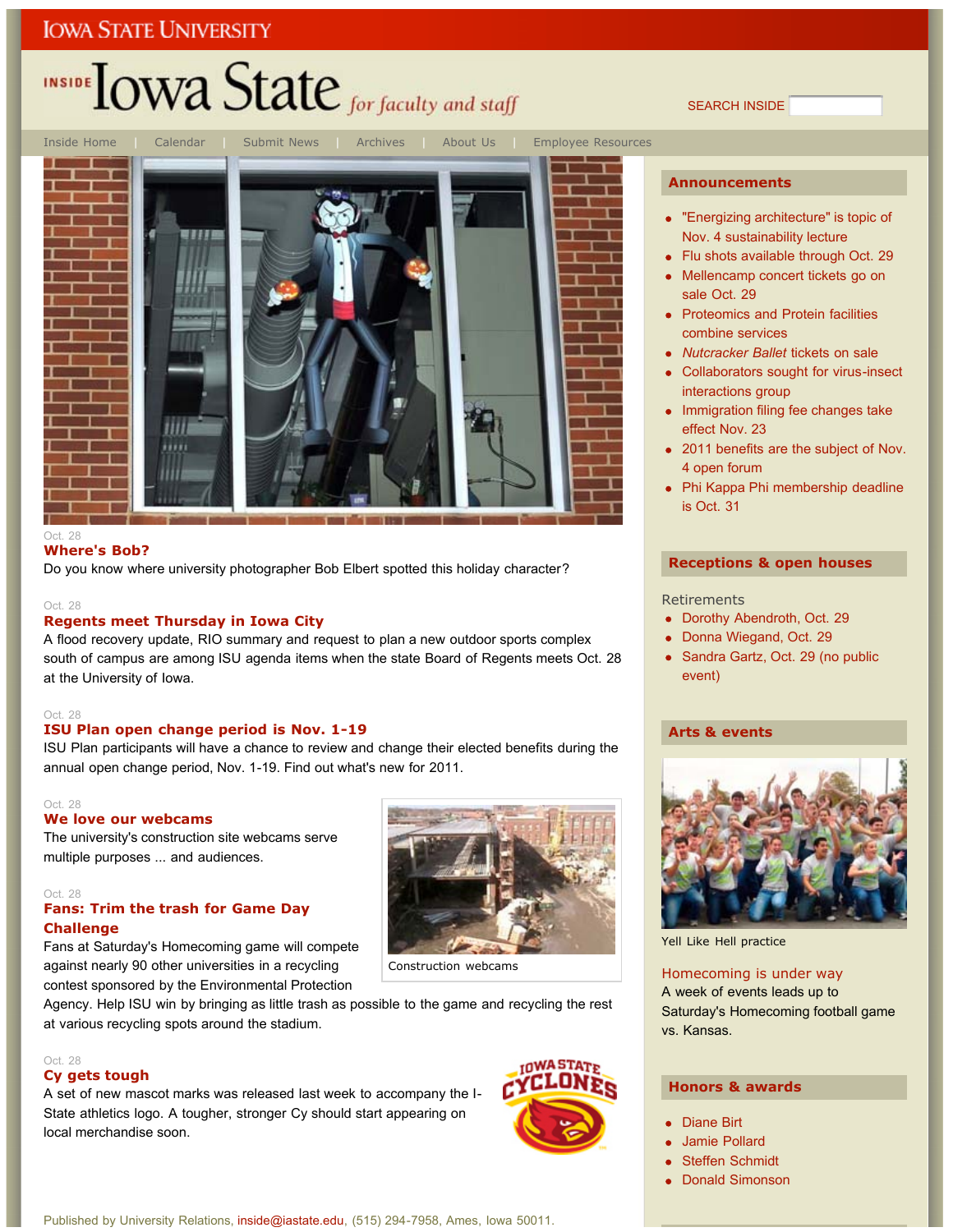Г

- Students use shipping containers to design Haitian community center
- Iowa: Home to more than 1,200 acres of vineyards

#### **Inside tools**

Print this edition (PDF) RSS | Twitter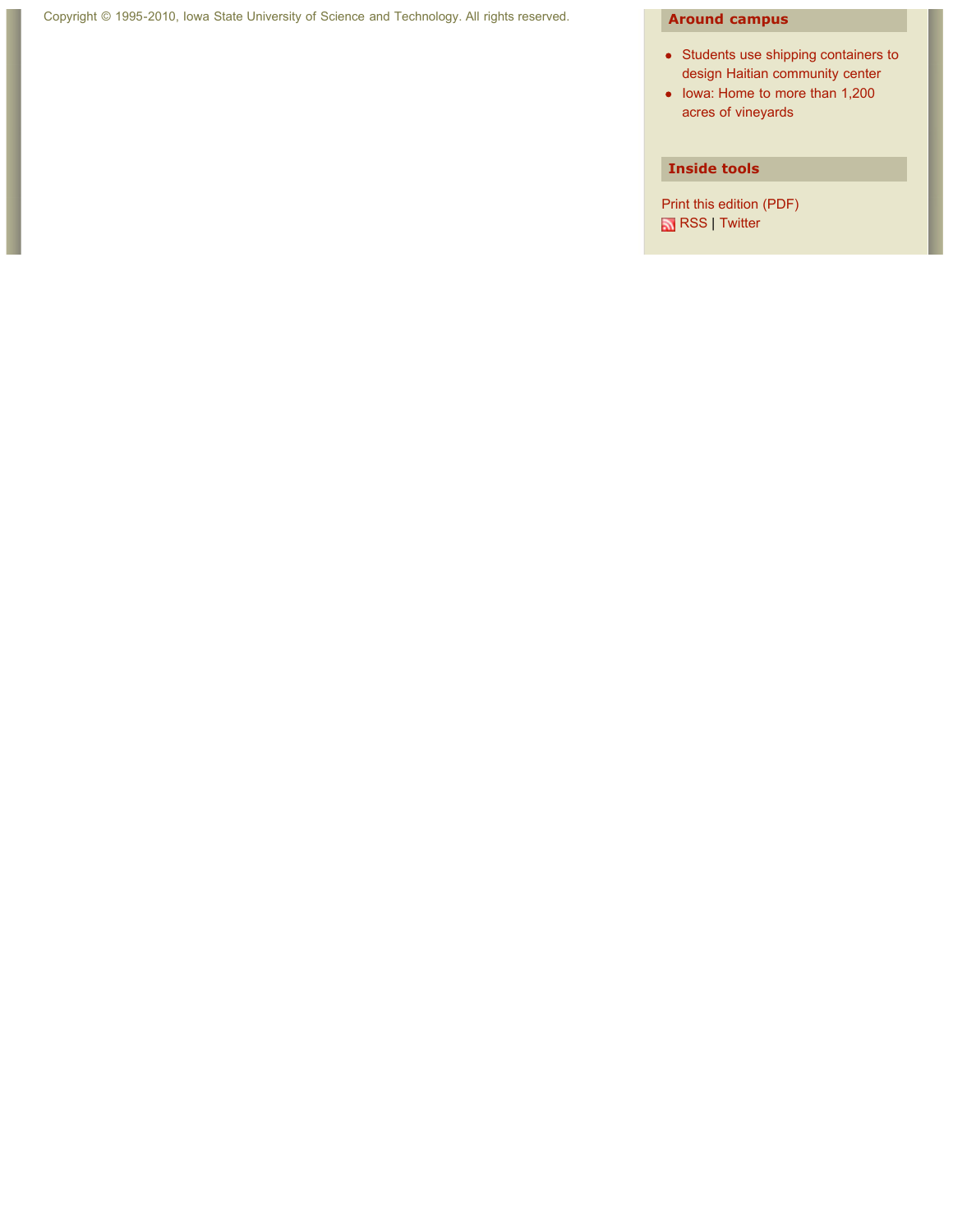## **INSIDE OWA State** for faculty and staff

SEARCH INSIDE

Oct. 28, 2010



### **Where's Bob?**

University photographer Bob Elbert saw these kindly renditions of a witch and Dracula in secondfloor windows of Hach Hall's northwest corner. It's assistant professor of chemistry Art Winter's research lab; graduate students and Halloween lovers Christie Beck and Toshia Zessin got permission to dress up the lab a bit this month.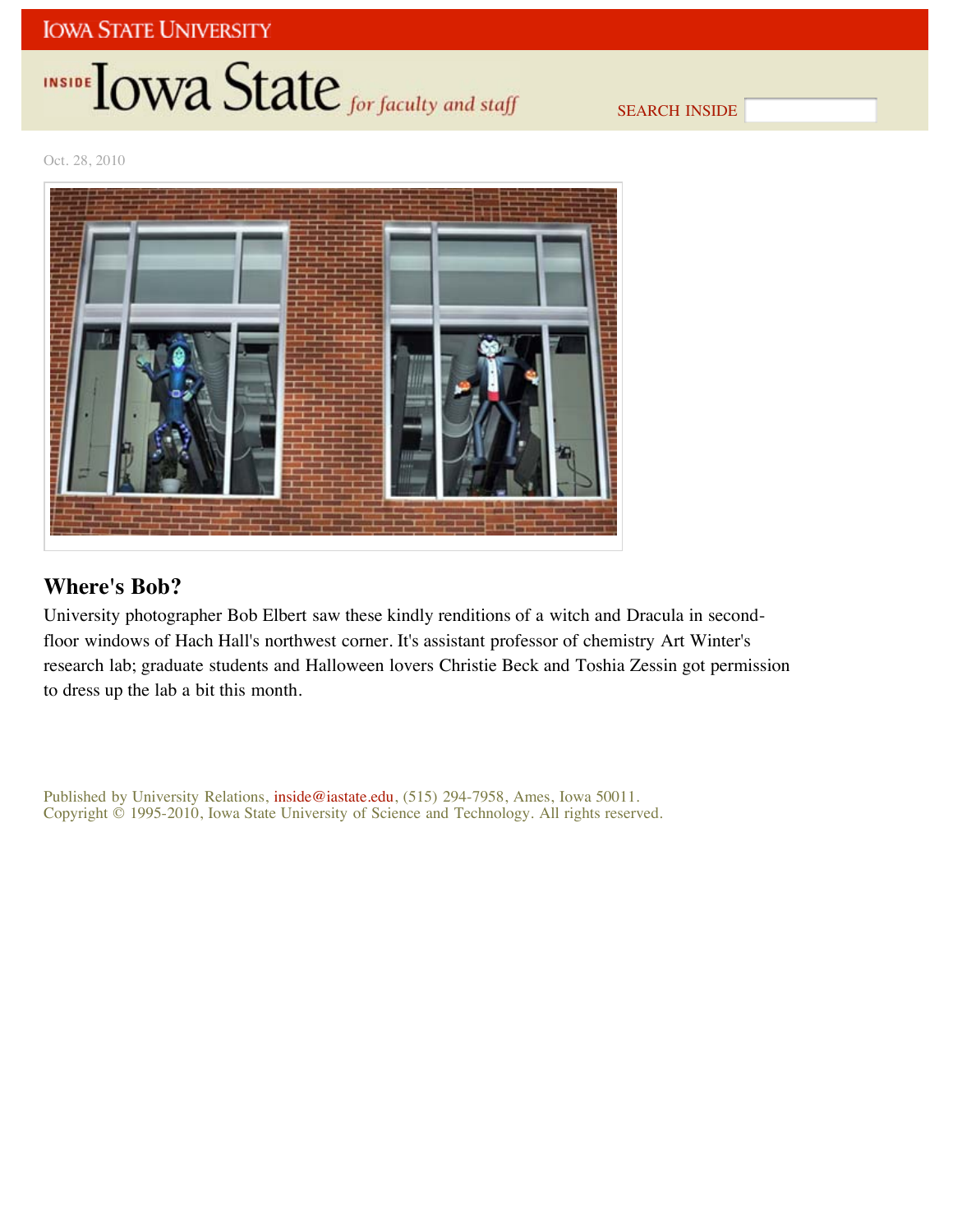## **INSIDE TOWA State** for faculty and staff

SEARCH INSIDE

Oct. 28, 2010

## **Flood recovery update, new outdoor athletics complex are among ISU items on regents agenda**

by Anne Krapfl

Iowa State will ask for permission to begin formal planning of a new sports complex in the green space east of Wallace and Wilson residence halls (the Towers) when the state Board of Regents meets Oct. 28 in Iowa City. The \$10.7 million complex would include practice and competition facilities, as well as office/training/locker room buildings for the Cyclone softball, soccer and men's and women's track teams. The site currently is used by ISU recreation services for activities such as rugby, soccer, flag football and lacrosse.

As proposed, the Southwest Athletics Complex and the current soccer complex east of the Lied center would be reallocated to ISU recreation services for club sport programs.

The athletics department proposes to pay for the complex with private gifts and debt financing that uses discretionary and other gift

revenues. Neither general university support nor new student fees would be sought.

Also at the board meeting, the athletics department will seek permission to purchase a new Daktronics video scoreboard and sound system for Jack Trice Stadium, costing up to \$4 million. The new system would be installed in the north end of the stadium and integrated with the Jacobson building. This purchase would be financed over 10 years and paid for with guaranteed revenue in the department's multimedia contract with Learfield Communications. Again, no general university support or increased student fees would be needed to pay for this purchase.

### **Flood and RIO updates**

In other ISU items, vice president for business and finance Warren Madden will provide board members with another update on flood recovery efforts at Iowa State.

In the consent portion of the agenda (which means little or no discussion by the board) is a report of retirement incentive programs at the three regent universities last year and this year. The numbers from Iowa State's three retirement incentive programs are summarized in the chart below. Enrollment in a fourth retirement incentive option, Phased Plus, is open through April 30, 2011.

## **Summary: Participation in RIO 1, 2 and 3**

**Participants Not replaced Replacement rate**

### **Agenda items**

#### **Listen live**

The audio of Thursday's meeting will be streamed live from the board's website. Following a closed session, the board will meet in open session beginning around 10 a.m.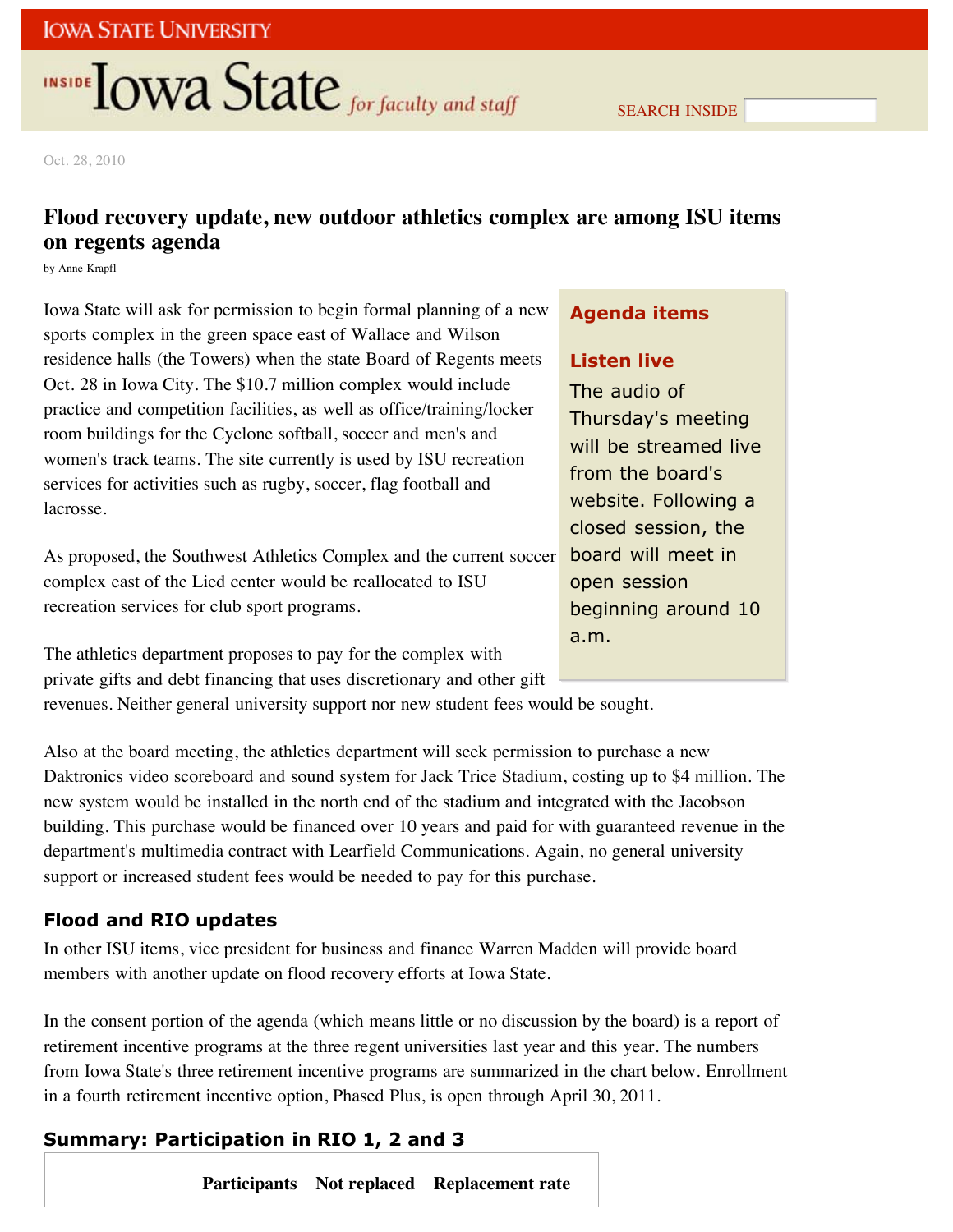| Faculty           | 45  | 30  | 33% |
|-------------------|-----|-----|-----|
| P&S               | 153 | 86  | 44% |
| Merit             | 154 | 76  | 51% |
| Merit supervisory | 15  | 7   | 53% |
| <b>Total</b>      | 367 | 199 | 46% |

## **Savings: RIO 1, 2 and 3**

|                  | <b>Retirement deadline</b><br>(2010) | <b>Estimated net savings</b><br>$(5 \text{ years})$ |
|------------------|--------------------------------------|-----------------------------------------------------|
| RIO              | Jan. 31                              | \$42.5 million                                      |
| RIO <sub>2</sub> | July 30                              | \$21.5 million                                      |
| RIO <sub>3</sub> | Dec. 31                              | \$13.4 million                                      |
| <b>Total</b>     |                                      | \$77.4 million                                      |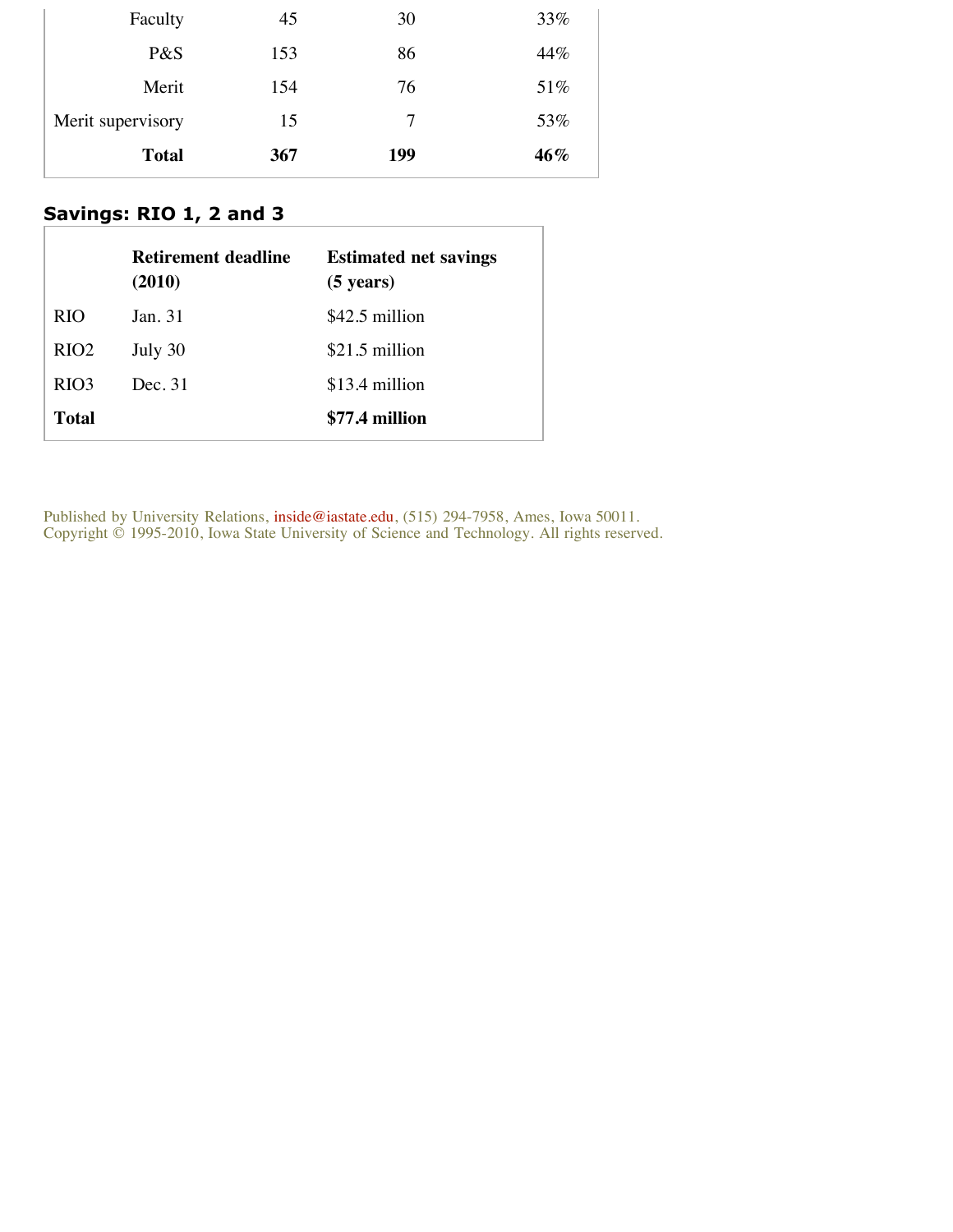## **INSIDE OWA State** for faculty and staff

SEARCH INSIDE

Oct. 28, 2010

### **ISU Plan open change period is Nov. 1-19**

by Paula Van Brocklin

Faculty, professional and scientific staff, and supervisory merit employees may make changes to their ISU Plan benefits Nov. 1-19, during the annual open change period. The non-supervisory merit open change period begins Oct. 29 and runs through Nov. 29.

#### **Benefits changes**

Most of the changes to the 2011 ISU Plan are the result of national health care reform. For example, employees may cover children up to age 26 on their medical, dental and Avesis plans beginning Feb. 1, 2011. But to qualify, children must be under age 26 on Feb. 1, 2011. Children still can be covered if they are married, or even if they have a job with health care benefits. In the latter case, the child's employer would provide primary coverage, and ISU only would supplement that coverage.

If children turn 26 in 2011, coverage must end on Dec. 31, 2011. However, if the children are unmarried and enroll as full-time students during the year, they may remain on their parents' ISU health or dental plans until they get married or cease full-time student status. There may be tax implications for employees insuring students over age 26.

Another federal health care reform change states that beginning Jan. 1, 2011, over-the-counter medications and drugs (except insulin) no

longer will be reimbursed through flexible spending accounts without a prescription. This means your doctor will need to write a prescription for medicines such as ibuprofen, aspirin or antacids in order for you to be reimbursed for those items through your flexible spending account. Other health care items, such as bandages or hearing aids, still may be claimed without a prescription. Review the open change guides for more information.

Other ISU Plan changes for 2011 are:

- Zostavax, the shingles vaccine, now will be included in Medco prescription drug coverage effective Feb. 1, 2011
- Coverage changes (add, change or drop) to Avesis eyewear insurance will be allowed during the open change period through AccessPlus

#### **How to make changes**

### **Important dates**

- Nov. 1: Open change period begins at 8 a.m.; participation statements available on AccessPlus
- Nov. 4: Webcast. 10:15-11:15 a.m.; benefits open forum, noon-1 p.m., MU **Gallery**
- **Nov. 19:** Open change period ends at 5 p.m.
- **Dec. 3:** Confirmation statements available on AccessPlus
- Dec. 10: Final day to correct confirmation statement errors
- **Jan. 12, 2011:** Final 2011 election statements available on AccessPlus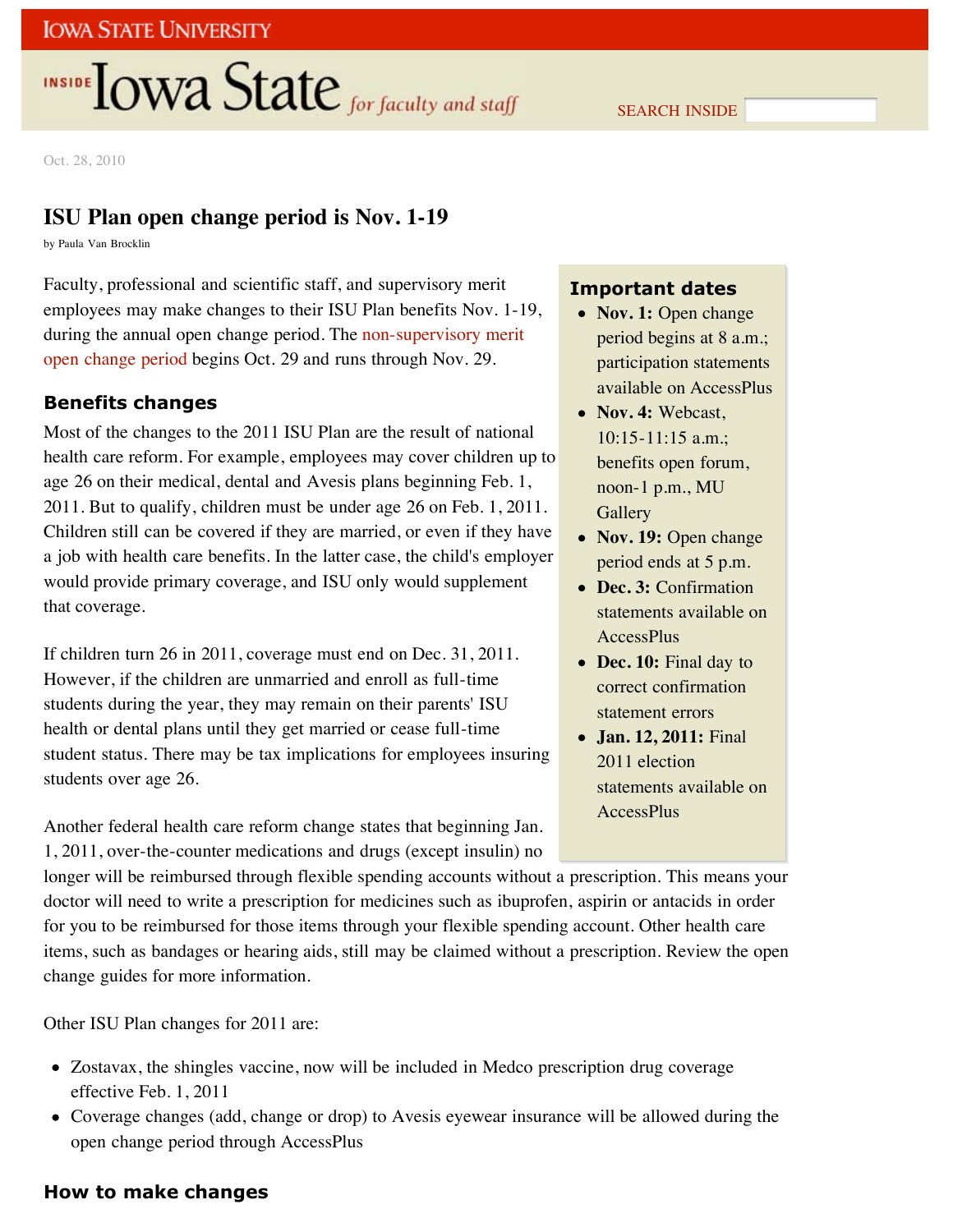ISU Plan participants can log on to AccessPlus beginning at 8 a.m. Nov. 1 to change their benefits elections. Some changes may require paper forms, which are available by request from HRS (4- 4800). If you plan to make no changes, you do not need to update your benefits; your current choices will carry over to 2011.

#### **Review your information**

ISU plans to conduct a review of dependents in 2011. So during the open change period, HRS asks employees to review the dependents listed on their health care coverage to make sure everything still is accurate. And, it's a good idea to review your statements both before and after the open change period.

### **More information**

HRS is hosting an interactive webcast for ISU Plan participants Nov. 4 from 10:15 a.m. to 11:15 a.m. To get access, log on to http://connect.extension.iastate.edu/benefits. At the login page, enter your name under the "Enter as a Guest" heading, then click "Enter Room."

Mike Otis, associate director of HRS, also will provide an overview of 2011 benefits at a Professional and Scientific Council open forum Nov. 4 (noon-1 p.m., Gallery, MU). Otis' talk also will address the impact of national health care reform on ISU's benefits.

No vendor fair is planned this year. If you need additional one-on-one consultation, you may set up an appointment with a human resources specialist. Make your appointment as soon as possible during the open change period.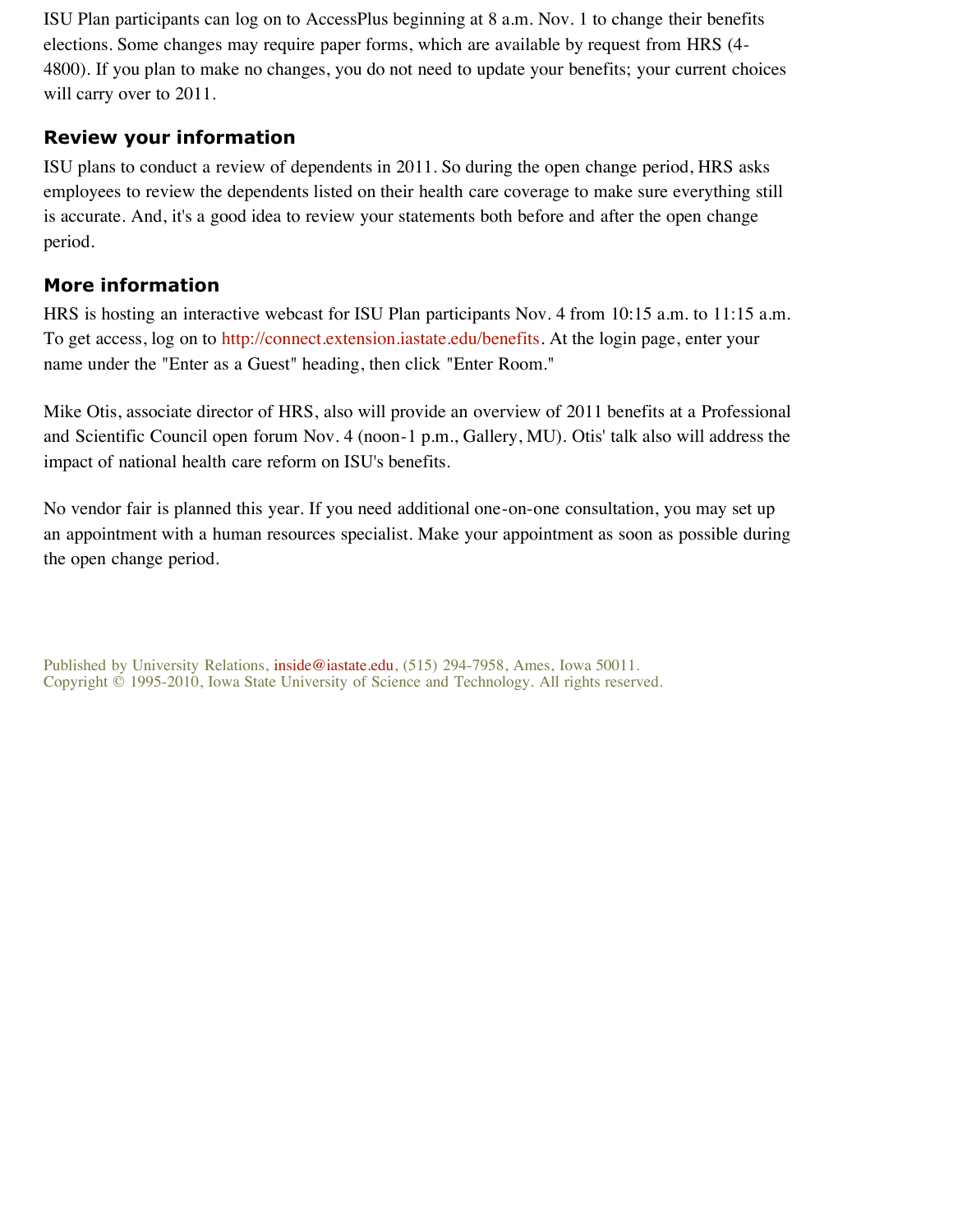## **INSIDE TOWA State** for faculty and staff

SEARCH INSIDE

Oct. 28, 2010

#### **Construction webcams serve many purposes ... and audiences**

by Anne Krapfl

Construction managers rely on them. Donors to building projects appreciate them. But perhaps nobody loves and uses a construction webcam like the future tenants of the building going up.





State Gym renovation view from the north.  $\|\cdot\|$  State Gym addition view from the south.

"We know lots of people are looking at our webcams. It's a good project and a good PR [public relations] thing," said Dean McCormick, director of design and construction services for facilities planning and management. But in addition to assisting FPM construction managers and connecting donors to their projects, McCormick said the webcams serve other purposes. They contribute to security on a job site, they record the work progress for archival purposes, they can help resolve disputes and they serve as an accountability tool, he said.

"Contractors' crews know that 'eye in the sky' is watching the whole day," he said.

Construction engineering classes also use them occasionally to understand the timeframe for construction.

FPM keeps an inventory of 10 webcams, according to web technologist John Hoffman. At any time, somewhere between two and eight of them typically are in use at a campus construction site. Longer or bulkier sites -- the Morrill Road replacement this summer or the current addition to State Gym - might use two webcams to record two angles or ends of a project.

At his or her desk computer, the FPM construction manager assigned to a project can control the camera angle, including zooming in on specific locations or equipment as needed. If you happen to be viewing a construction webcam feed when this happens, it's likely the construction manager is online, too. Unlike the university's two public-access webcams, which overlook the front lawn of the Memorial Union and the lawn south of the library, members of the general public can't take control of the construction webcams.

### **The first of dozens**

#### **Watch it**

Active construction webcams, as well as links to archived construction videos, are available from the FPM website (scroll to midpage).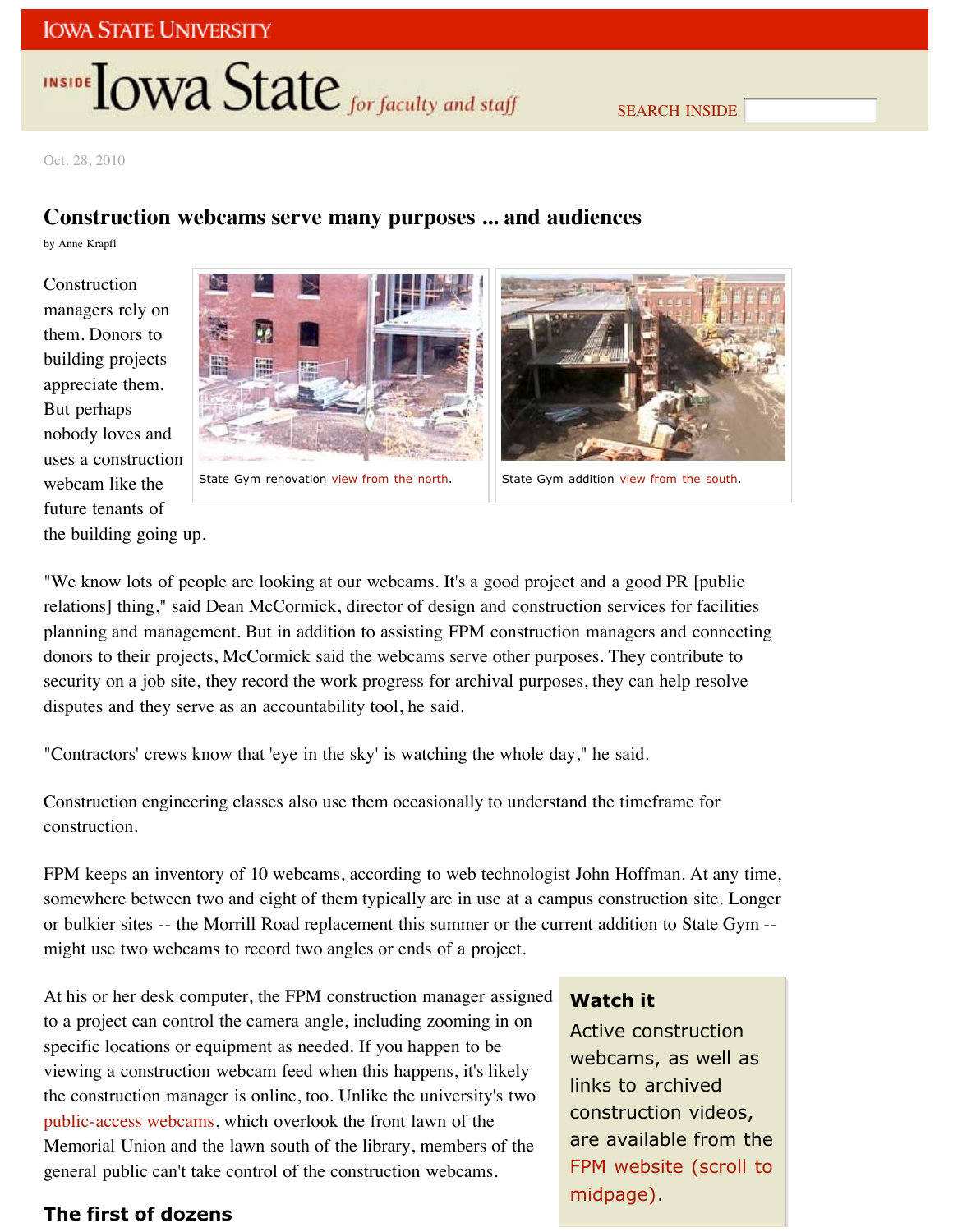Hoffman said the College of Engineering gets credit for operating the first construction webcam when Howe Hall was built in the late 1990s (it opened in fall 1999). The webcam was a hit with many audiences, and FPM decided to do more of it. The Palmer Building (completed in 2000) was FPM's first project; there have been more than 30 since then, including buildings, building additions and significant parking lot projects.

Hoffman wrote the software that creates and maintains the website for each camera. Generally, the cameras are turned on from 6 a.m. to 6 p.m. daily. In addition to offering live video, each webcam takes a photograph every five minutes. After 6 p.m., these images are compiled into a daily timelapse video for departmental use. The image captured closest to noon each day also gets pulled into a daily photo archive for each site. These noon images also get pulled into an ongoing movie that tells the project's story from the first day of construction.

When a project is completed, Hoffman moves these project videos to a public archive. For example, the Morrill Road project (May 20-Aug. 30) is condensed to about 10 seconds, the movie for the Coover Hall west addition (July 2006-April 2008) runs about 60 seconds.

#### **How do you do that?**

Hoffman said he receives quite a few inquiries from IT people at other universities about how he runs ISU's webcam system. So many, in fact, that he developed a document he sends to them, outlining how to set up the server and create page templates and create time lapse videos.

A team from FPM's building access services has the task of finding -- or creating -- a high spot on which to mount a webcam and its protective bubble. Sometimes it's a building roof, sometimes a utility pole, but never the comfy confines of a computer desk from which the rest of us enjoy the view.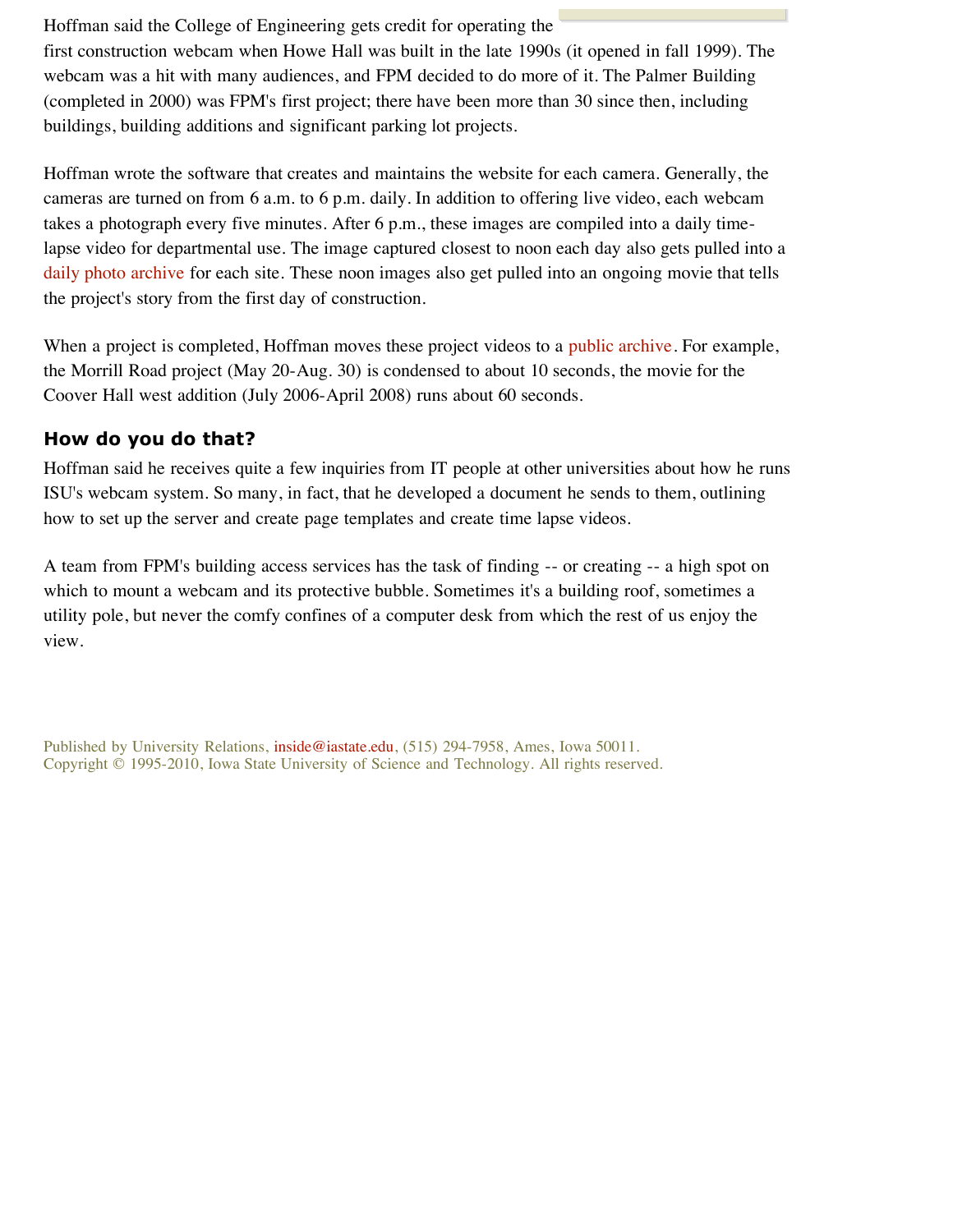## **INSIDE OWA State** for faculty and staff

Oct. 28, 2010

## **Football fans: Trim the trash for Game Day Challenge**

by Diana Pounds

Iowa State will compete against nearly 90 other universities in the Game Day Challenge, a recycling contest sponsored by the Environmental Protection Agency.

Fans can help their schools win by reducing waste at the game and recycling everything else. The EPA will give each school scores based on fan attendance and the amounts of trash they pitch (less is better) and recycle at the game.

The student group Engineers for a Sustainable World, ISU's Live Green and athletics programs and the state Department of Natural Resources' Iowa Waste Exchange Program are partnering to provide many recycling options in and around Jack Trice Stadium.

Some 70 large ClearStream recycling containers will be positioned in tailgate areas for recycling such things as cardboard and beverage containers, said Merry Rankin, director of sustainability. In addition, the nonprofit organization Cans 4a Cause, Johnston, will collect any redeemable containers and donate profits to Iowa Special Olympics. Look for the big white cans, Rankin added.

### **How fans can help**

Meghan Roberts, ISU senior and president of Engineers for a Sustainable World, offered some ways Cyclone fans can improve Iowa State's chances of winning the challenge:

- Cut waste by bringing reusable items to the tailgate.
- If you must use plastic cups and plates, bring those with recycling symbols and put them into recycling bins or, if you are in tailgate areas, into separate trash bags for post-game recycling collection.
- Buy items that don't have much packaging.
- Carry your stuff in reusable bags.
- Recycle all cardboard and beverage containers (plastic, metal and glass) in the appropriate containers.
- Spread the word to everyone you know who is attending the game and encourage them to do the same.

### **About the competition**

The contest runs through the month of October. Each participating school tracks and reports its waste reduction and recycling efforts for one home game during the month. The EPA will announce Game Day Challenge winners in November.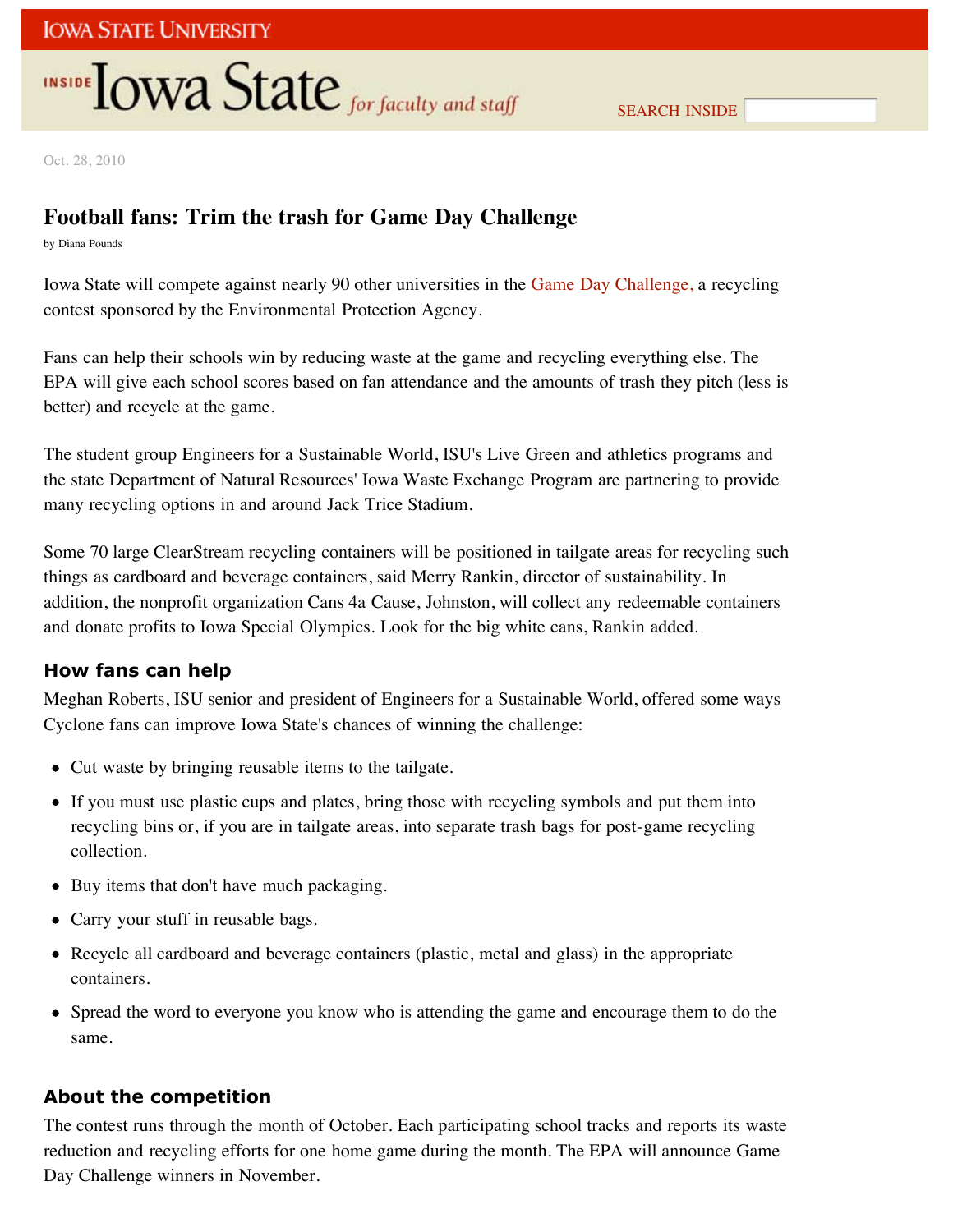### **Volunteers sought**

Volunteers are needed to pass out recycling bags to tailgaters and staff recycling stations at Jack Trice Stadium. To volunteer, contact Merry Rankin, (515) 294-5052, mrankin@iastate.edu.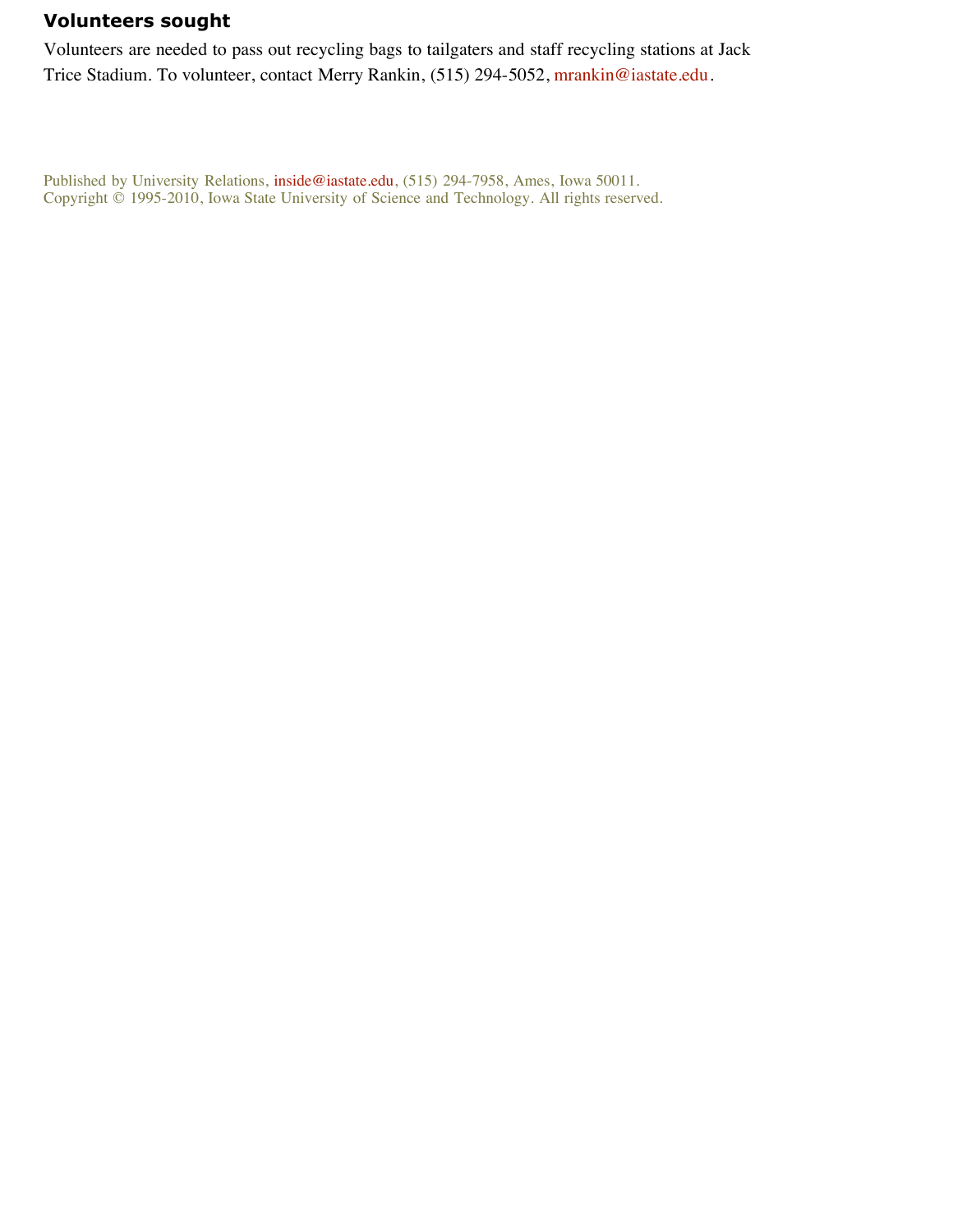## **INSIDE TOWA State** for faculty and staff

SEARCH INSIDE

Oct. 28, 2010

### **Cy gets tough**

by Erin Rosacker

Cy is getting his swagger on, just in time for the holidays. A new set of mascot graphics featuring a tougher, stronger Cy was developed to accompany the primary I-State athletics logo.

Trademark licensing program director Leesha Zimmerman said the new mascot graphics, released to vendors last week, were created to help bridge the gap between the I-State logo and the athletics word marks ("Iowa State" and "Cyclones").



The trademark licensing office collaborated with the Licensing Resource Group and the trademark licensing advisory committee to study and revamp the university's family of trademarks. Zimmerman said the new graphics were developed when the study showed "images missing between the primary I-State logo and the athletics word marks."

"We definitely wanted to keep Cy," Zimmerman said. "But we wanted to refresh him and make him look more like our mascot walking on the field."

ISU hired the Pennsylvania-based Joe Bosack Graphic Design Company to create the marks. Zimmerman said the designers studied the history of ISU's logos -- such as the walking Cy and the punching Cy -- to develop a design that incorporated elements from ISU's former marks.

Local merchandisers likely will have items ready in the coming weeks, while national brands (such as Nike) will release their products next fall. The former athletics marks, introduced in 1995, have been retired and will join the university's vintage collection in the future.

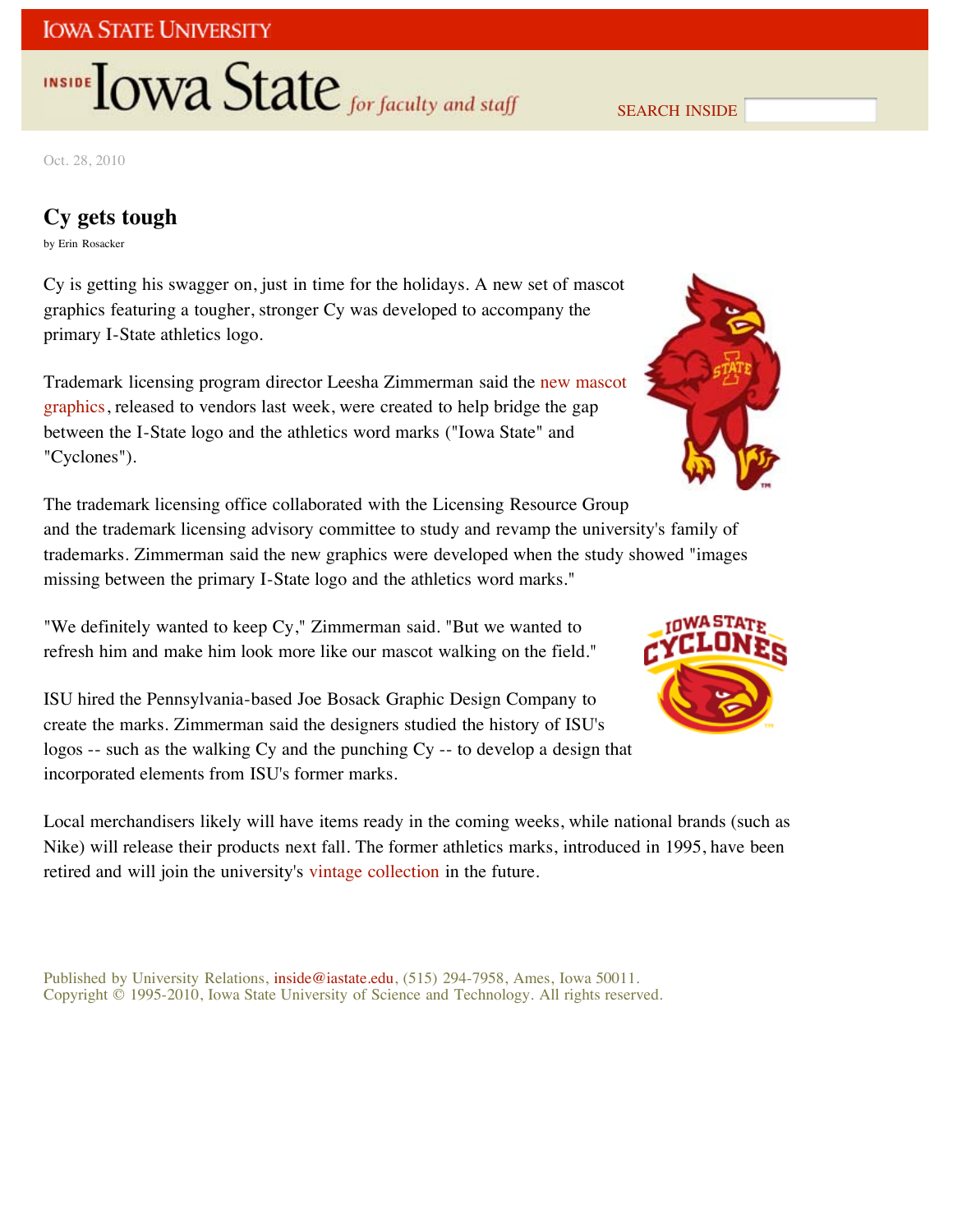## **INSIDE TOWA State** for faculty and staff

SEARCH INSIDE

Oct. 28, 2010



### **Homecoming events are under way**

It's a week of lunches for just \$5. It's an excuse to Yell Like Hell without bothering your neighbors. It's tournaments, button-making, campaniling, fireworks and an awards ceremony. And all of it leads up to ISU's Homecoming football game, which pits the Cyclones against Kansas on Saturday, Oct. 30 (1 p.m., Jack Trice Stadium).

The following is a list of public events these last three days of Homecoming week. Admission is free, unless indicated.

## **2010 Homecoming: "Highlight of the Year"**

#### **Thursday, Oct. 28**

- 11 a.m.-1:30 p.m., Free lunch (Valentino's pizza) with Homecoming button (\$5, available on site), central campus.
- 2-8 p.m., Make vintage Cyclone buttons, The Workspace, Memorial Union, 50 cents each.
- 4-6 p.m., Concert: Battle of the Bands, central campus.
- 6-8 p.m., Concert: Seabird (indie and alternative rock), central campus.



Storefront window painting. *Contributed photo.*

#### **Friday, Oct. 29**

11 a.m.-1:30 p.m., Free lunch (pork burgers) with Homecoming button (\$5, available on site), central campus.